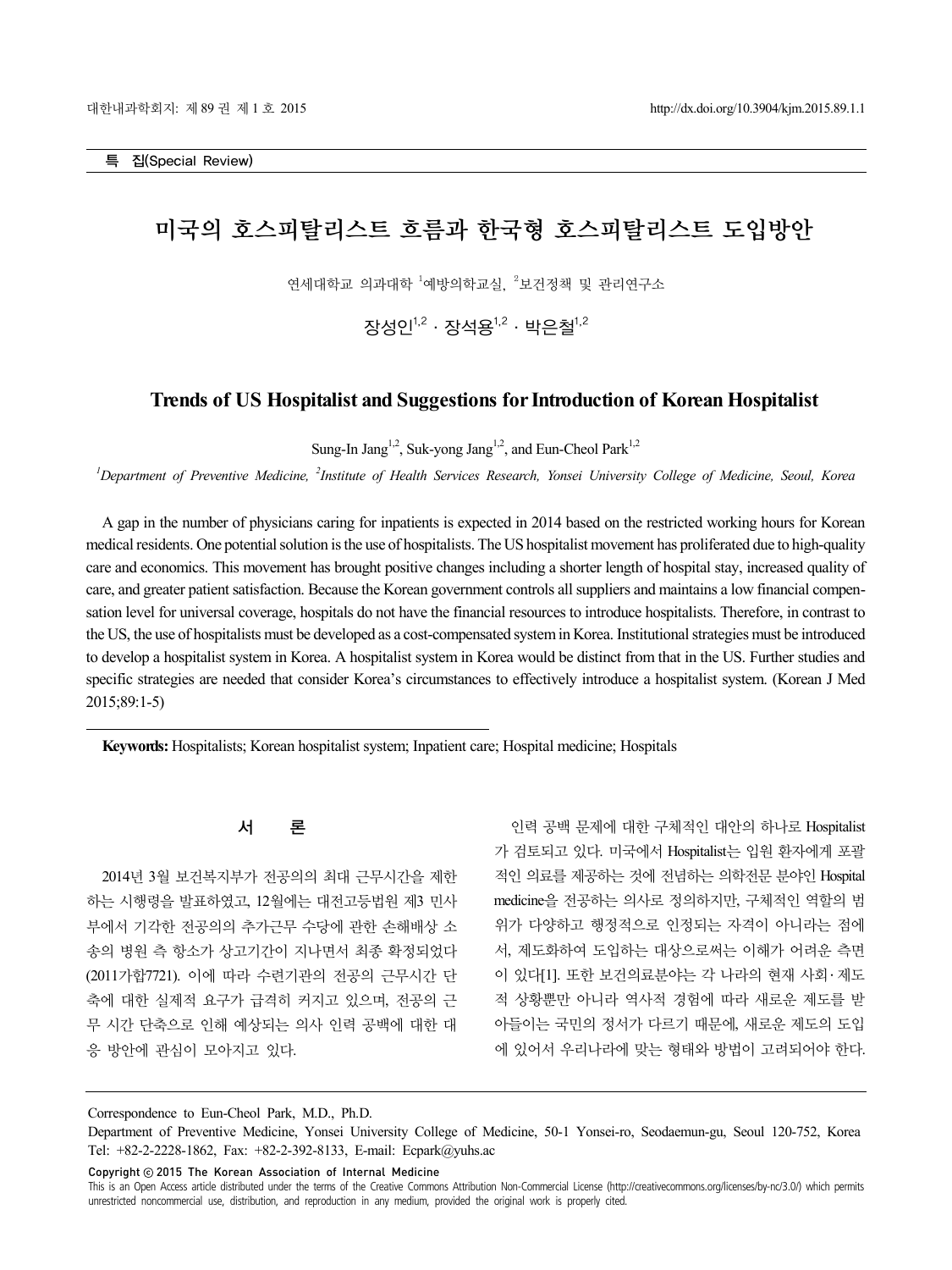이 글에서는 병원 의사 인력 공백의 대안으로 미국의 Hospitalist에 대해 검토하고, 이를 바탕으로 우리나라에서 필 요한 형태의 Hospitalist와 이의 제도적 도입 방안에 대하여 고찰하였다.

## 미국의 Hospitalist

## 도입과 확산

미국에서 입원환자를 전문적으로 돌보는 의사는 1980년 대와 1990년대 초반까지 산발적으로만 존재하여, "Inpatient manager", "Hospital rounder" 또는 "House doctor"로 지칭되어 오다가 1996년 Wachter 등[2,3]에 의해 Hospitalist로 처음 명 명되었다. 처음 Hospitalist의 정의는 "입원한 환자의 돌봄에 책임감을 갖는 Inpatient medicine의 전문가"였고, 1999년에는 "일하는 시간의 25% 이상을 입원환자에게 쓰며, 그 시간 동 안 일차의료 제공자에게 입원환자를 넘겨받았다가(hand-offs) 퇴원 시에 다시 넘겨주는 역할을 하는 의사"로 제시되기도 하였다. 그 후 2003년 Society of Hospital Medicine (SHM)이 설립되면서 입원환자에게 전인적인 의료를 제공하는 Hospital medicine과 그것에 전문으로 종사하는 의사인 Hospitalist의 정 의가 만들어져 지금까지 사용되고 있다(2009년). 이렇게 짧은 역사에서도 여러 번 정의가 제시되는 것은, 아직 그 역할과 정체성이 널리 확립되지 않았다는 반증일 수 있다. 그러나, 그럼에도 불구하고 1996년 100여 명으로 추산되던 Hospitalist 가 2003년 11,000명을 거쳐 2014년 44,000여 명으로 급격히 증가한 것은 현대 병원 시스템에서 이 직역의 필요성이 명확 하기 때문이다[4].

미국에서 Hospitalist가 널리 확산할 수 있었던 이유로 Managed care하에서의 효율성(efficiency) 추구, 의료기술의 발전 과 임상 양상의 변화, 환자안전의 중요성 대두, 포괄수가제 확산, 응급의료법 시행, 전공의 근무시간 상한제 등이 제시되 어 설명되고 있다[5,6]. 이들은 Hospitalist의 확산에 있어서 서 로 다른 이유로 보이지만, 발전한 현대 의료 환경에서 경제 적 효율성의 추구, 그리고 이를 위한 인력충원의 과정과 결과 라는 점에서 서로 간의 문맥이 연결된다.

일차의료의사(Primary Care Physicians)가 외래진료와 입원 진료를 모두 제공하는 방식인 Attending Physician system의 병원에서는, 입원환자 진료에 할애되는 시간은 상대적으로 비 효율적이었으며, 또 현대에 들어 입원환자의 병태는 심각해 지고 이를 돌보는 데 필요한 기술은 고도화되었기 때문에 병 원에서도 효율적인 자원활용이 점차 어려워졌다. 포괄수가제 등 경제적 효율성을 강조하는 정책은 더 효율적인 자원활용 을 위한 움직임인 Hospitalist를 자연스럽게 받아들이게 만들 었다. 한편 Academic hospitals에서는 더 효율적인 인력인 전 공의가 입원환자를 돌보는 역할을 하고 있었기 때문에 경제 적인 효율성을 이유로 Hospitalist를 도입할 필요가 없었다. 그 러나 전공의의 과다한 근무시간이 환자안전에 있어서 위해 원인으로 지적된 Libby Zion 사건이 발생한 이후 2003년부터 수련환경개선법이 적용되어 전공의의 근무시간이 제한되었 고, 전공의 근무시간 제한으로 Academic hospitals에서 입원 환자를 돌볼 의사 인력의 공백이 발생하여 Hospitalist의 도 입이 본격적으로 이루어졌다. 미국에서 Hospitalist의 도입과 확산은 결국 입원 전담 의사가 필요해진 의료 환경에서 경 제적 효율성 추구와 환자안전에 대한 사회적 관심의 증대로 인한 인력 공급의 변화에 의한 것이라 볼 수 있다.

## 현황과 결과

표 1은 Hospitalist가 제공하는 업무를 보여준다. SHM의 The state of Hospital Medicine in 2014 Survey 자료를 이용하였다.

## **Table 1. Clinical services provided by hospitalist**

|                                  | HMGs serving $(\%)$ |               |
|----------------------------------|---------------------|---------------|
|                                  | Adult only          | Children only |
|                                  | $(\%)$              | $(\%)$        |
| PCP referral                     | 97.9                | 100.0         |
| Unassigned patients              | 93.8                | 100.0         |
| Nighttime admissions             | 57.1                | 37.5          |
| Care of patients in ICU          | 69.7                | 20.0          |
| Care of newborns                 | 0 <sub>0</sub>      | 57.5          |
| Observation/short stay           | 51.7                | 32.5          |
| Palliative care                  | 15.6                | 17.5          |
| Code blue                        | 42.4                | 30.0          |
| Rapid response team              | 45.3                | 27.5          |
| Procedures                       | 33.6                | 72.5          |
| Surgical co-management           | 87.0                | 80.0          |
| Medical co-management            | 89.1                | 80.0          |
| Outpatient work                  | 13.3                | 10.0          |
| Post-acute care                  | 25.5                | 10.0          |
| Other specialty units/facilities | 28.7                | 7.5           |
| Other                            | 29.3                | 30.0          |

From the state of Hospital Medicine in 2014.

HMG, Hospital Medicine Groups; PCP, primary care physician; ICU, intensive care unit.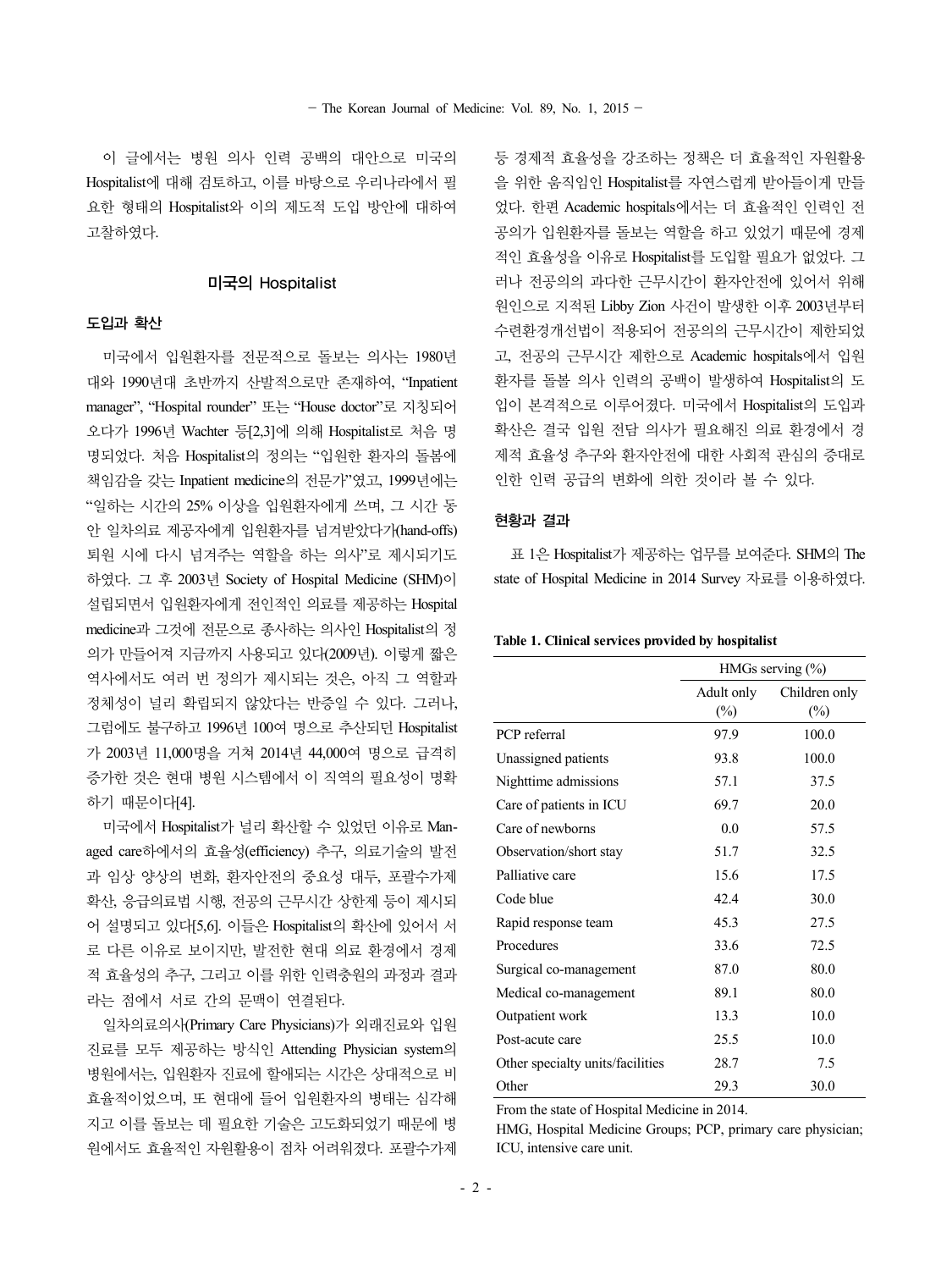50% 이상이 제공하는 일차 진료의사의 전원, 미배정 환자, 야간 입원, 중환자실, 관찰 및 단기 입원, 내․ 외과 협진이 보 통의 주요 업무라 할 수 있겠으며, 그 외에 Rapid Response Team, Procedure 그리고 Outpatient Work와 같은 의료를 제공 하는 경우도 있어 그 역할의 범위가 다양함을 알 수 있다. 이 것은 Hospitalist의 역할이 정형화되어 있지 않고 각 계약에 따르기 때문인 것이며, 행정적 제도로 도입을 검토하기 위해 서는 이러한 역할의 범위에 대한 정리가 필요할 것으로 생각 된다.

표 2는 Hospitalist Group에서 활동하는 의사들의 전공을 보 여준다. 내과와 가정의학과가 주축이 되며 일부 소아과나 응 급의학과 전문의가 그룹을 구성한다. 미국에서 Hospitalist는 일반 내과 전문의가 80% 이상을 차지하고 있으나, Hospitalist group에서 다른 전문의가 활동하는 비중도 적지 않음을 보 여준다. 이는 Hospitalist가 단순히 특정과로 나누어져 자격이 주어지는 것이 아닌, 그 발생과 확산의 이유인 효율성 추구 의 측면에서 인력이 활용되기 때문인 것으로 생각된다.

Hospitalist이 도입된 후 10년 이상의 시간이 지났고, 이미 많은 연구에서 Hospitalist와 여러 가지 Outcome들과의 의미 있는 관계를 제시하고 있다. Hospitalist는 재원일수를 6-25% 까지 감소시켰으며[7-10], 병원비도 6-18%까지 감소시켰다 고 보고되고 있다[11,12]. Rachoin 등[13]이 시행한 1998년부터 2010년까지 논문에 대한 메타분석에 의하면, 평균 재원일수 는 0.44일 감소하였으며 통계적으로 유의하였다(*p* < 0.001). 비록, 비용 감소에 대한 메타분석의 결과는 유의하지 않은 것으로 나타났으나 15개의 연구 중 13개의 연구에서 평균 비 용의 감소가 있었다. 의료의 질에 있어서도 사망률의 변화가

**Table 2. Physician specialties practiced in hospitalist groups** 

|                     | HMGs serving       |                   |
|---------------------|--------------------|-------------------|
|                     | Adult only $(\% )$ | Children only (%) |
| Internal medicine   | 98.3               | 2.5               |
| Family medicine     | 59.2               | 0.0               |
| Pediatrics          | 0.0                | 95.0              |
| Medicine-pediatrics | 24.2               | 22.5              |
| Emergency medicine  | 11.4               | 0.0               |
| Geriatrics          | 8.8                | 0.0               |
| Palliative care     | 6.6                | 12.5              |
| Pulmonary           | 5.5                | 12.5              |
| Other               | 1.9                | 5.0               |

From the state of Hospital Medicine in 2014.

HMG, Hospital Medicine Groups.

없거나 오히려 낮추었다는 연구 결과도 있으며[7,11], 재입원 을 낮추고 환자의 만족도도 변하지 않았다는 결과가 보고된 다[8,14]. White 등[15]은 1996년부터 2010년까지의 65개 논문 에 대한 체계적 문헌고찰을 통해 호스피탈리스트로 인한 재 원일수 감소와 비용감소가 있으면서, 그럼에도 불구하고 사 망률이나 재입원 등의 질적 차이는 없었다고 제시하였다. 이 러한 연구 결과는 지속적으로 보고되고 있으며, Hospitalist가 의료의 질을 유지하면서도 자원을 효율적으로 사용하게 만 든다는 것은 점차 널리 받아들여지고 있다.

### 한국형 Hospitalist 제도

#### 배경과 Hospitalist의 제도적 도입

한국에서 Hospitalist에 대한 요구는 전공의 근무시간 개선 의 방안으로 대두되었지만, 처음부터 Hospitalist가 논의되었 던 것은 아니다. 이미 오랜 기간 동안 전공의 수급이 부족했 던 외과계열의 몇몇 과들은 Hospitalist가 아닌 Physician Assistant 형태의 대체인력을 이용해 왔으며 이들에 대해 우호적 인 입장을 취해 왔다. 전공의 부족 인력에 대해 다른 형태의 대체인력을 활용했던 전례가 있음에도 불구하고 Hospitalist에 대한 요구가 커지고 관심을 받는 것은, 전공의 근무시간의 단 축과 내과 전공의 지원자의 감소가 맞물리면서 병원의 내과 환자 관리에 대한 공백이 발생했기 때문이다.

인구 고령화와 만성질환의 증가로 인해 내과환자는 지속 적인 증가가 예상되는 반면, 내과 전공의의 인력은 점차 감소 될 것으로 예측된다. 질환의 중증도가 높은 내과환자에 대해 서 의사가 아닌 대체인력의 사용은 한계가 명확하기 때문에, 이전의 경우와는 다르게 Hospitalist에 대한 요구가 공론화된 것으로 보인다.

병원을 환자의 관리 요구 정도에 따라 두 종류로 나눈다 면, 의사가 병동에 상주해야 하는 중등도 병원과 의사가 상 주할 필요까지는 없는 경등도 병원으로 나눌 수 있다. 미국의 예에서, 기술이 고도화 되고 환자의 양태가 달라져 Hospitalist 가 확산된 것은 중등도 병원이 증가한 것으로 설명할 수 있 으며, 전공의가 병동환자를 관리하던 Academic hospitals는 중등도 병원이었다고 볼 수 있다. 우리나라의 수련병원도 미 국의 Academic hospitals와 유사하게 중등도 병원이면서 전공 의가 병동환자를 관리하고 있는 형태이다. 또한 우리나라의 비 수련 병원도 중등도 병원과 경등도 병원이 나뉘며, 중등 도 병원에서는 다른 형태로 혹은 충분하지 못한 수준의 입 원환자 관리가 이루어지고 있는 것으로 생각할 수 있다. 그림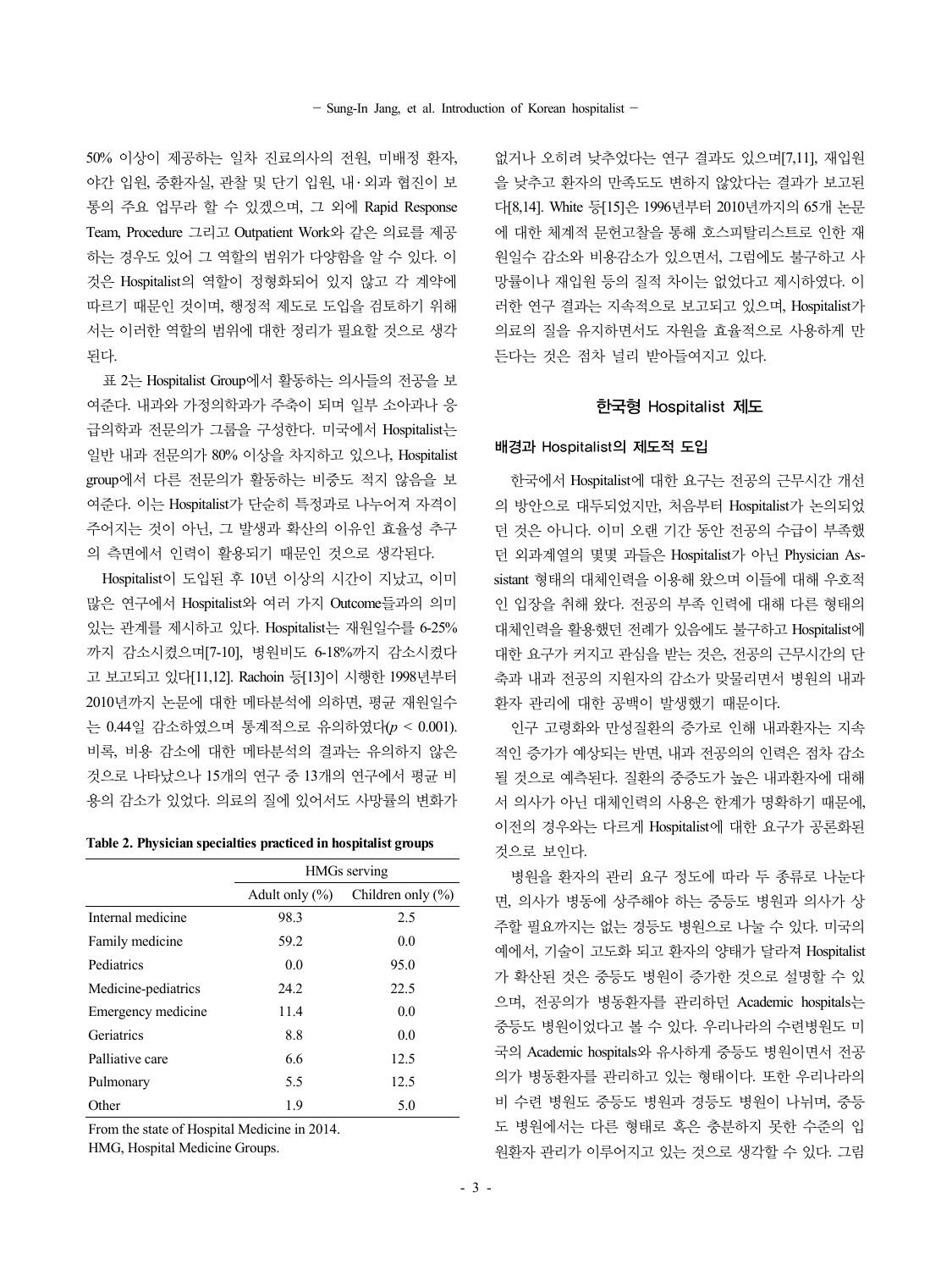

**Figure 1.** Hospitals and major patient severity groups in the US and Korea. A: Low grade patient dominant community hospitals; B: High grade patient dominant community hospitals; C: High grade patient dominant academic hospitals; D: Low grade patient dominant non-training hospitals; E: High grade patient dominant non-training hospitals; F: High grade patient dominant training hospitals.

1은 입원환자의 중등도에 따른 미국과 한국 병원의 비교를 보여준다. 그림 1에서 경등도 병원은 입원 전담 의사 인력이 필요 없는 병원이고, 중등도 병원은 입원 전담 의사인력이 필 요한 병원을 나타낸다. 미국의 경우, A는 Hospitalist program 이 없이 Attending physician system 병원이고, B는 Hospitalist programs을 운영하는 Community 병원이다. B병원은 경제적 효율성 추구로 Hospitalist를 받아들인 경우이다. Academic hospitals (C)는 전공의로 입원환자를 관리해오다, 전공의 근무 시간 제한으로 Hospitalist를 갖추게 되었다. 이에 비교하여 우 리나라의 경우, D는 A와 유사하게 입원 전담 의사 인력이 필 요 없는 경우이지만, E와 수련병원(F)의 경우 같은 미국과는 다른 상황이다. 먼저, 한국의 수련병원(F)은 미국의 Academic hospitals (C)와 비교하여 감소한 전공의 인력을 hospitalist로 대체하였을 때 감소하는 경제적 효율성, 즉 비용 증가로 인 한 부담에 취약하다. 전국민 건강보험과 요양기관 당연지정 제의 특징을 갖는 한국의 병원으로서는 추가적인 재원을 없 이는 Hospitalist를 도입하기는 쉽지 않다. 특히 입원료의 원 가보존율은 75%로 입원 관리 인력에 대한 여유를 갖기 어려 운 상황이다. 그러므로 한국에서는 미국의 자율적 확산과는 달리, 보상이 뒷받침되는 제도적 도입이 필요하다. E병원의 경우, 입원환자에 대한 의사인력이 필요한 수준의 병원임에 도 불구하고 전담하는 의사가 없거나 부족한 병원일 가능성 이 높다. 입원환자를 전담하는 비용에 대한 보상이 없었고, 수련병원처럼 충당할 인력 자원이 없었기 때문에 필요한 수 준의 의료를 제공하지 못했을 가능성이 있다. 경제적 유인이 존재하지 않는 다는 점에서 미국의 B병원과 차이가 있다.

정리하자면, 우리나라는 관리되는 의료 시스템 환경이기 때문에, 입원 전담 관리가 필요한 환자에 대해 필요한 의료 를 제공하기 위해서는 제도화된 입원환자 전담의사, 즉 보상 되는 Hospitalist 제도가 필요하다.

## 한국형 Hospitalist의 구상

한국의 Hospitalist 도입 성패는 보상 여부와 방식 그리고 보상 대상의 역할 범위설정에 의해 결정될 것이다. 먼저, 보 상이 되지 않는다면 입원환자 전담에 대한 추가 인력 비용이 다른 방식의 수익창출(상급병실료 인상 등)이 발생하거나 필 요한 수준의 의료를 제공하지 않는 행태가 발생할 수 있다. 보상이 되어 제도적으로 도입된다고 한다면, 어떠한 방식으 로 보상을 할지에 대한 고민이 필요하다. 기본적으로 입원환 자에 대한 의사의 관리는 입원료 중 의학관리료의 명목으로 수가에 존재한다. 이 수가를 Hospitalist의 인력에 대한 비용 이 충당될 수 있는 수준으로 증가시킨다면, 상급종합병원을 기준으로 재원 1일당 약 27,000-35,000원의 추가 비용이 발생 할 것으로 예상된다. 이는 40-50명의 환자를 Hospitalist 한 팀 (5-6명)이 전담하는 것을 가정하여 추산한 것이다. 추가적으 로 발생이 예상되는 비용에 대한 구체적인 추산과 이에 대한 보상 방식에 대해서는 추가적인 연구와 합의가 필요할 것으 로 생각된다.

Hospitalist의 역할과 그 범위에 대해서도 공급자와 환자 그 리고 보상하는 보험자와의 충분한 협의가 필요할 것이다. 특 히 역할의 범위가 너무 넓어지면 이에 대한 보상 방식을 산 정하기 어려워질 뿐 아니라 환자에게 충분한 의료를 제공하 기 어려워질 수 있다. 반면, 너무 적은 범위는 자원 사용의 효 율성을 떨어뜨릴 것이다. Hospitalist의 참여 의사는 주로 내 과의사가 되겠지만 이는 제도적인 자격의 제한이 아닌, 적정 수준의 입원환자 관리 서비스를 제공할 수 있는지 여부에 의 해 결정되는 것이 바람직할 것이다.

한국의 hospitalist 제도의 적용은 자율적으로 확산된 미국 과 달리, 우선적으로 필요한 수련기관부터 시작해서 단계적 으로 대상을 확대해 나갈 필요가 있다. 이는 필요성의 우선 순위뿐만 아니라, 추가되는 비용에 대한 보상 측면을 고려해 야 하기 때문이다. 다만, 마지막에는 수련병원뿐만 아니라 수련병원이 아닌 중등도 병원에까지 단계적으로 시행이 되 어야 할 것이다.